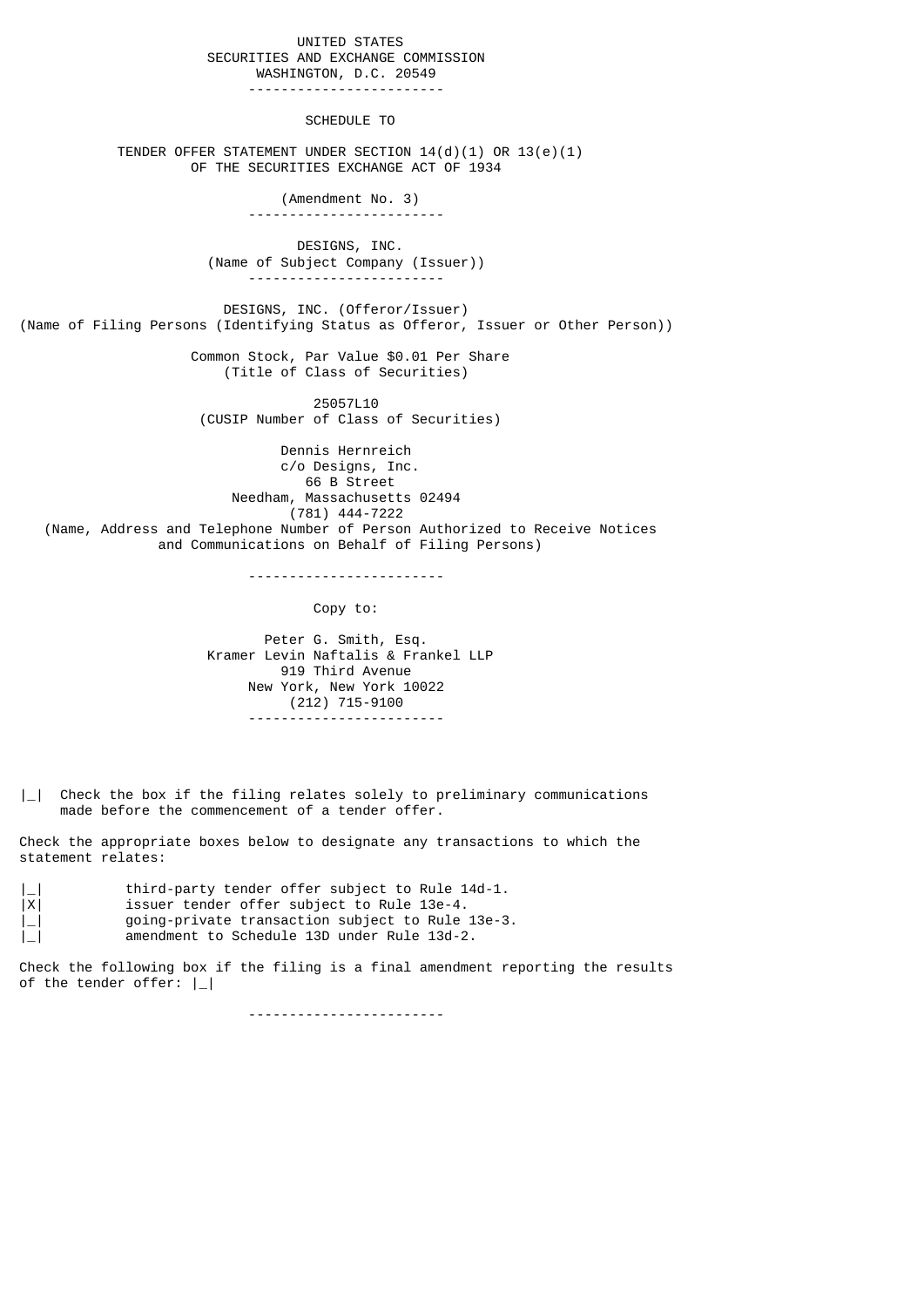This Amendment No. 3 to Schedule TO amends and supplements the Tender Offer Statement on Schedule TO, as previously amended, originally filed by Designs, Inc., a Delaware corporation (the "Company"), with the Securities and Exchange Commission (the "SEC") on November 15, 2000.

Item 12. Exhibits.

Item 12 is amended by adding the following exhibit:

99.1 Press Release of Designs, Inc. dated December 26, 2000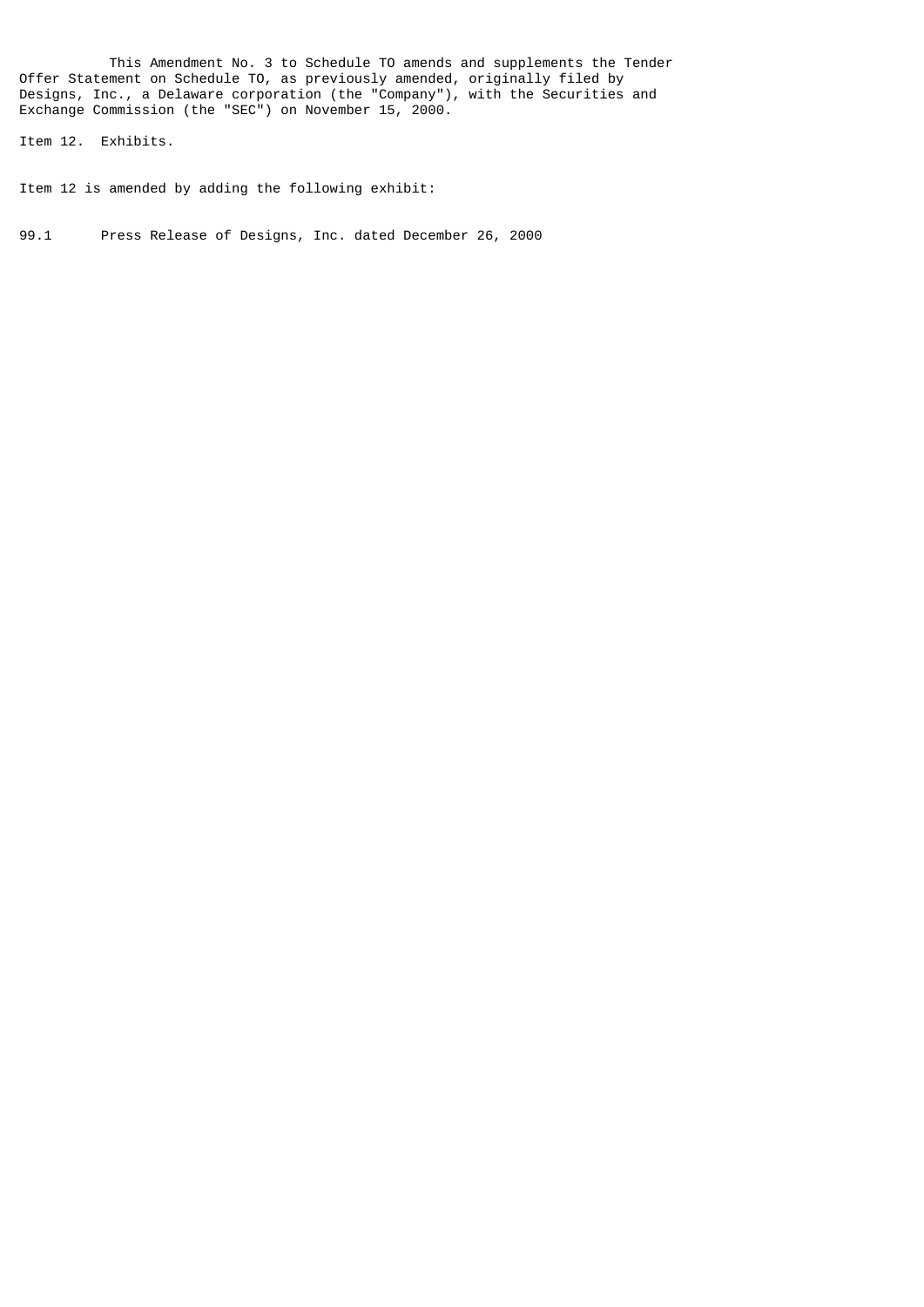After due inquiry and to the best of my knowledge and belief, I certify that the information set forth in this statement is true, complete and correct.

Dated: December 26, 2000

DESIGNS, INC.

 By: /s/ DENNIS HERNREICH --------------------------------- Name: Dennis Hernreich

 Title: Senior Vice President and Chief Financial Officer